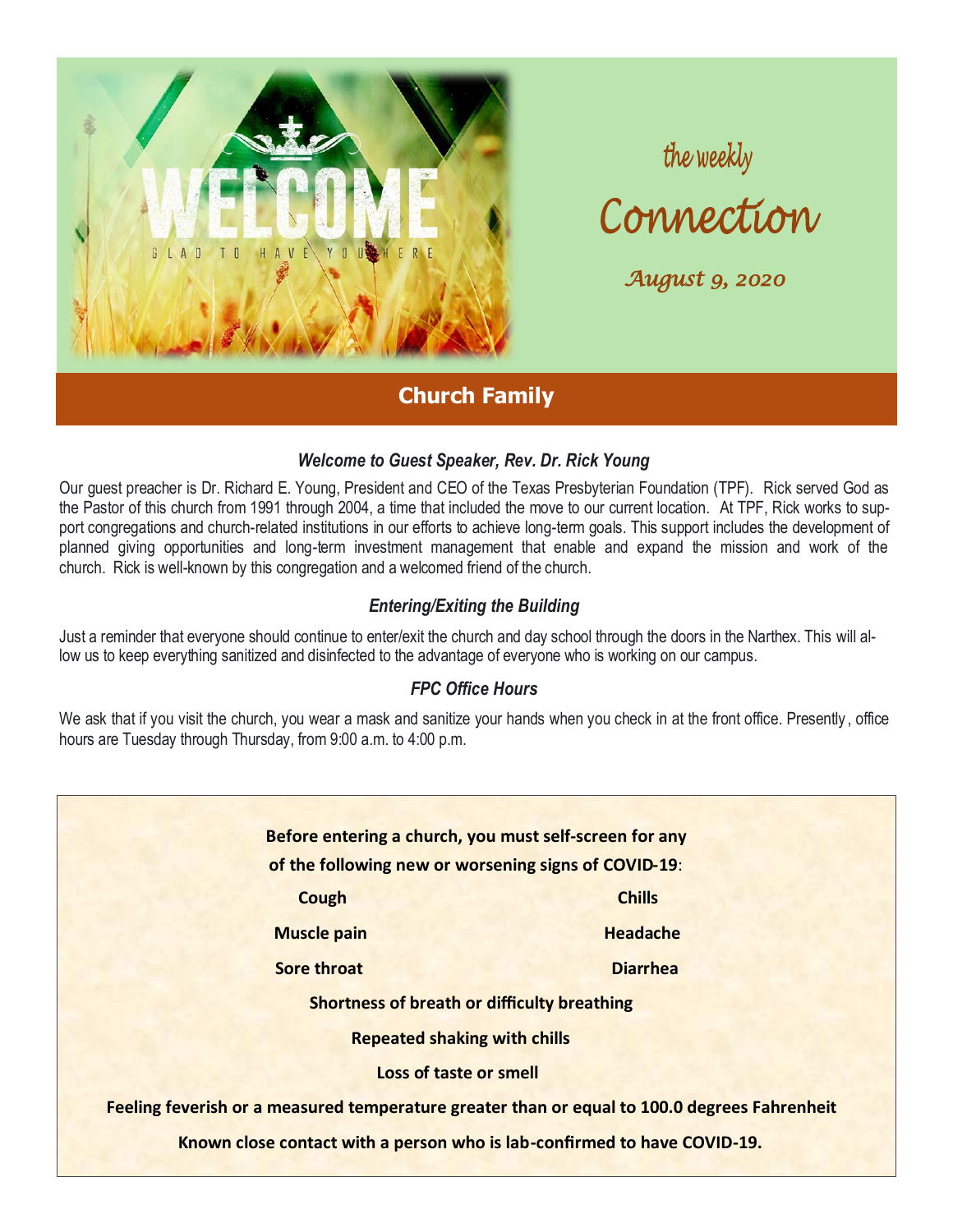### *Child Care During Worship Services*

Due to the constraints we are currently under with COVID-19, we cannot provide child care during church services at this time. We do hope to offer this convenience just as soon as possible, so please watch for updates.

### *Your Comfort While in Services*

As we prepare to re-enter the building for worship services, there are many things to consider with regard to keeping everyone safe and healthy. As such, we will not be using the blankets and pillows previously provided. Therefore, if you tend to be chilly in the Sanctuary, please dress accordingly.

### *Visitors Welcome to FPC*

First Presbyterian Church of Conroe welcomes you. If you are interested in learning more about our church, or wish to become active in our ministry teams and activities, please visit our website at fpcconroe.org or email us as yrose@fpcconroe.org. We appreciate you joining us for services today, whether online or in person.

## **Prayer List**

**Members:** The family of Frances Mitchell, Lorraine Bosse, Susan Das, Flem Keathley, Gary and Judy Weinburger, Don and Doris Myers, Margaret Carson, Jeannene Wendt, Peaches Grams, Jo & David Miller, Fay Harrison, Sarah Gutekunst, Clyde Cruikshank, Joanne Tralmer, Virginia Tamborello, Ben Hughes, Jeanette DeFee, Polly Miller, Pat Smith, Jeanne Leverette, Virginia Olivier, Jane LaMaster, Evelyn Kenward, Tom Braaten, Philip Williamson

**Members' Relatives & Friends:** Freddy G. (Taylor), Judy N. (Dukes), Ralph B. (Crowl), Zakary V. (Haines), Sherry M. (Garrison), Barbara Y., Craig S. and Alan B. (Swoboda), the family of Pam M., Diane B., Pat S.'s family, Lindsey W., Ruby G., Beverly F. (S. Walker), Enrique E. (Moore), Ann (Ebanks), Paul M. (Alan Moore), Lee H. and Gene H. (Helms), Deborah R. (Rose), Caleb & Michaela W. (Henderson), Megan M. (Havens), Lisa & her children (Webb), Gerald H. (Roberts), Tamara B. (Harrison), (S. Walker), Leslie M. family and Martha K. (Juhl), Janis H. and Katie B. (Pohla), Tucker H. (Hudson), Nikkia (Wilmberly), Virginia R. (Smith), Dana K. (Shorts)

## **Good Things to Know**

### *Attendance*

Sunday, August 2nd 10:00 a.m. Worship Service - 39 10:00 a.m. Online Worship Service - 153 Total Attendance - 192

## *Today's Worship Leader*

Jay Swoboda

## *Today's Flowers*

Today's flowers are given to the glory of God by Steve and Connie Tibbetts, in honor of their 51st wedding anniversary.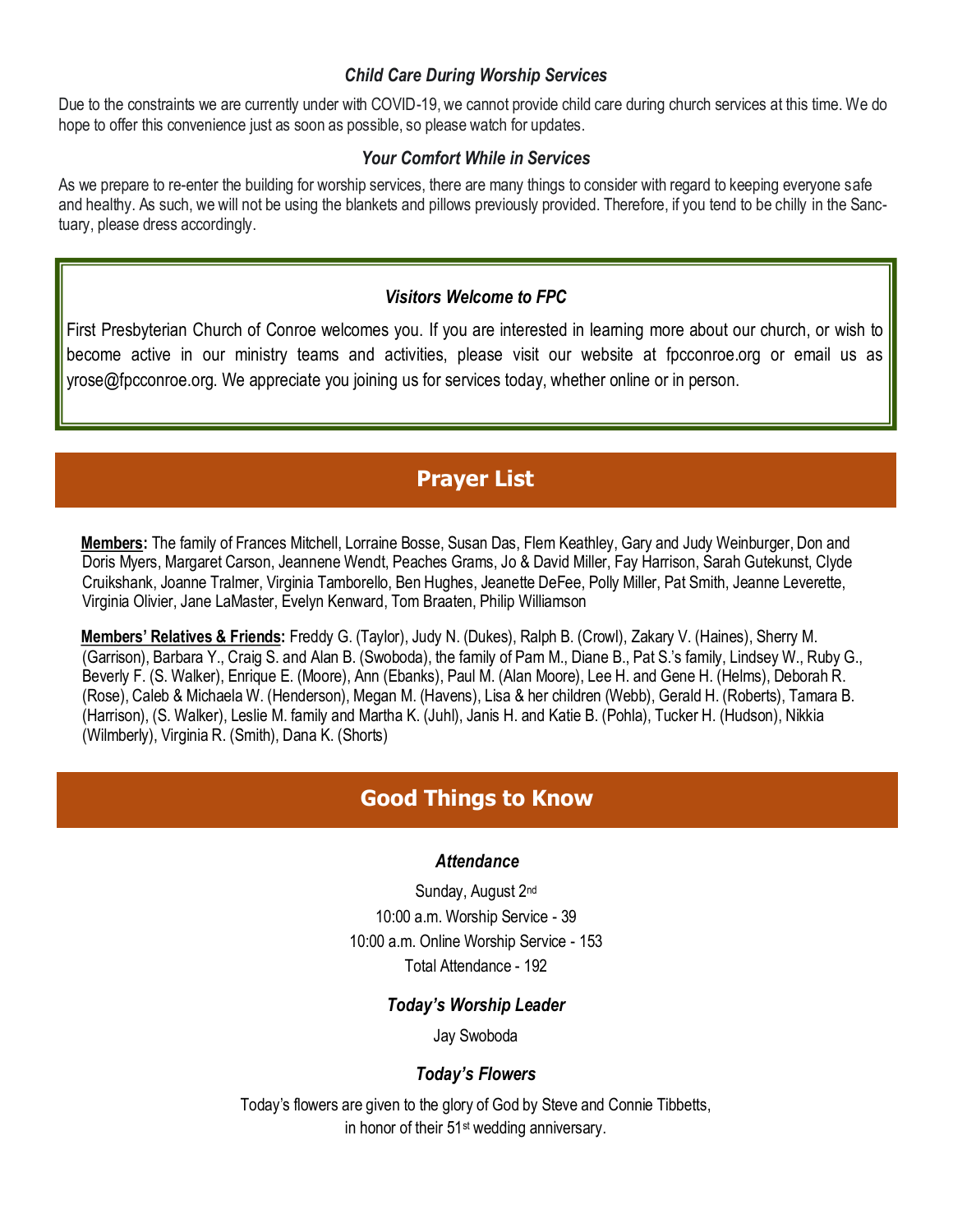## **Save the Date**

### *Future Planning*

August 12 - CISD First Day of School (online instruction)

August 30-September 6 - Family Promise

September 7 - Labor Day

September 8 - CISD/PDS Return to School Campus

## **Calendar of Weekly Events**

#### **Sunday, August 9**

10:00 a.m. Worship Service (Facebook Live [www.facebook.com/fpcConroe\)](http://www.facebook.com/fpcConroe) 11:00 a.m. Fellowship class with Cara Wood (Zoom Room Meeting ID: 267 960 141) (Password: 330714) <https://zoom.us/j/267960141> (or call +13462487799, 267960141#) 3:00 p.m. Sunday Intermediate Bible Study (Zoom Room Meeting ID 825-6585-8919)

### **Monday, August 10**

1:00 p.m. Monday Afternoon Bible Study (Zoom Room Meeting - ID available from Marty Taylor)

#### **Wednesday, August 12**

9:30 a.m. FPC Staff Meeting (Zoom Room Meeting ID available by invitation) 5:45 p.m. Handbells Practice (Sanctuary) 6:00-8:00 p.m. The Spark Youth Event (FLC) 7:00-8:00 p.m. Chancel Choir Practice (Sanctuary)

#### **Sunday, August 16**

10:00 a.m. Worship Service (Facebook Live [www.facebook.com/fpcConroe\)](http://www.facebook.com/fpcConroe) 11:00 a.m. Fellowship class with Cara Wood (Zoom Room Meeting ID: 267 960 141) (Password: 330714) <https://zoom.us/j/267960141> (or call +13462487799, 267960141#) 3:00 p.m. Sunday Intermediate Bible Study (Zoom Room Meeting ID 825-6585-8919)

*If you have any questions about the calendar of events, please visit the website at fpcconroe.org, or contact the group leader.*